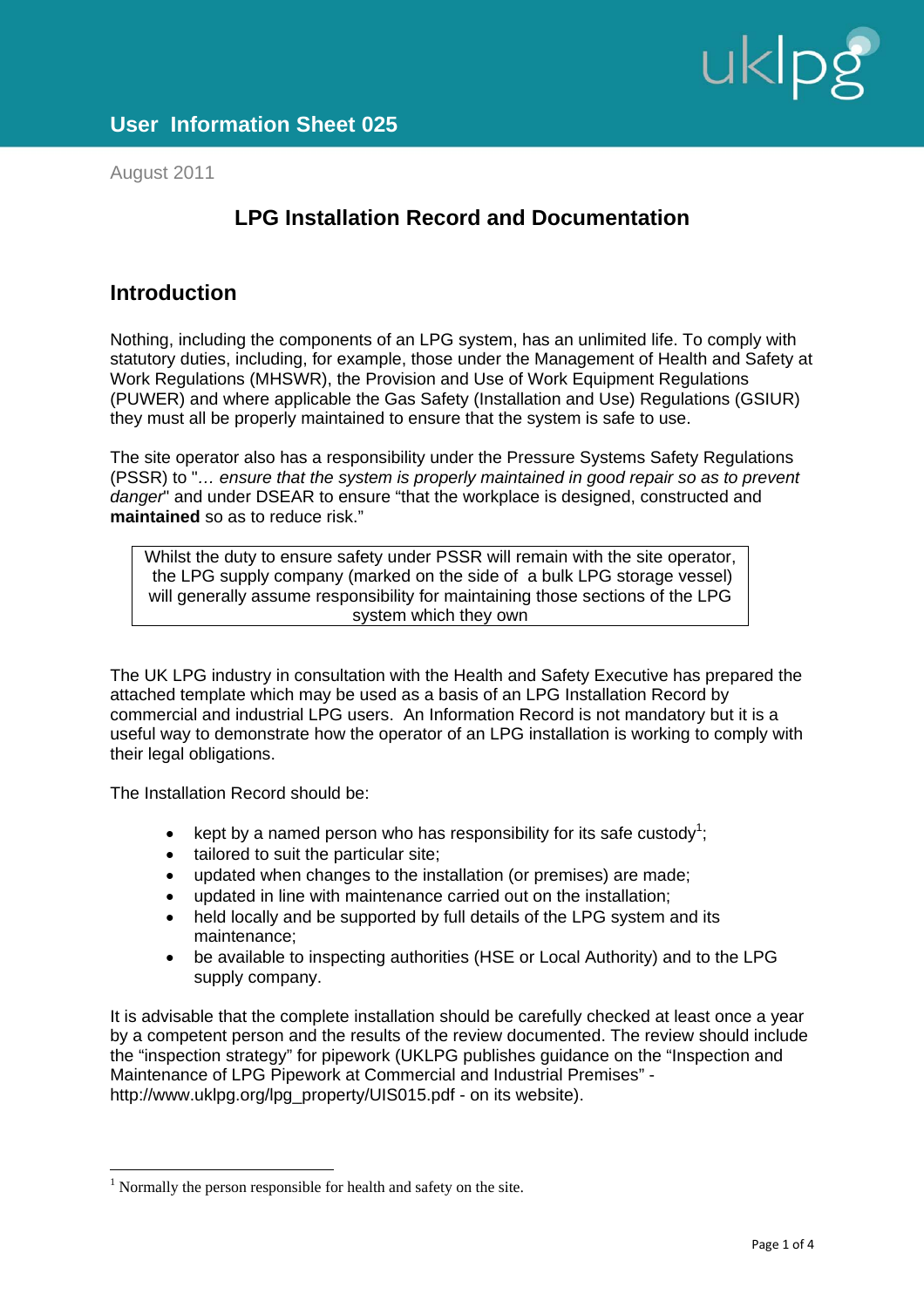Some sites will be complex and will have a number of items under the various categories. The Installation Record and any supporting documentation should cover all the items relating to the LPG system and appliances on the site.

**Note:** Items in *italics* are normally available from the LPG supplier.

# **LPG Installation Record**

The summary template<sup>2</sup> provides brief but important information on all the parts of the LPG installation. The brief information in the final column could include details of:

- information about the installation (e.g. *tank originally installed on a certain date*);
- who owns what and other site responsibilities;
- what control measures are in place (e.g. area around vessel regularly checked for clutter and kept clear);
- Operating pressures of sections of pipework and any over pressure protection
- Emergency isolation valves/ROSOVs checked and operated
- risk assessment conducted (e.g. appliances checked annually);
- maintenance undertaken (e.g. pipework repainted on a certain date, leak tests);
- repair made (e.g. faulty valve replaced);
- replacement undertaken (e.g. buried metal pipework replaced with PE on a certain date);
- other changes made (e.g. road constructed over buried pipework on a certain date).

This can kept in a folder with other relevant documentation.

## **Documentation**

 $\overline{a}$ 

In addition to the Installation Record the Documentation could include information on:

- who has legal responsibility for the site under health and safety legislation;
- whether HSE or the Local Authority has enforcement responsibility;
- the layout of the installation, including a basic diagram/drawing of it;
- the risk assessments carried out under the Management of Health and Safety at Work Regulations, the Provision and Use of Work Equipment Regulations and other statutory instruments;
- copies of records of inspection reports or maintenance work that has been done;
- *COSHH Safety Data Sheet*;
- *the LPG supply contract*;
- *LPG Delivery notes and any observations made by the LPG supply company at the time of visits for whatever purpose* and action taken on them.

 $2^2$  The template is purely an example of what a company might produce. In practice a sectionalised layout based on the summary will often prove more practicable.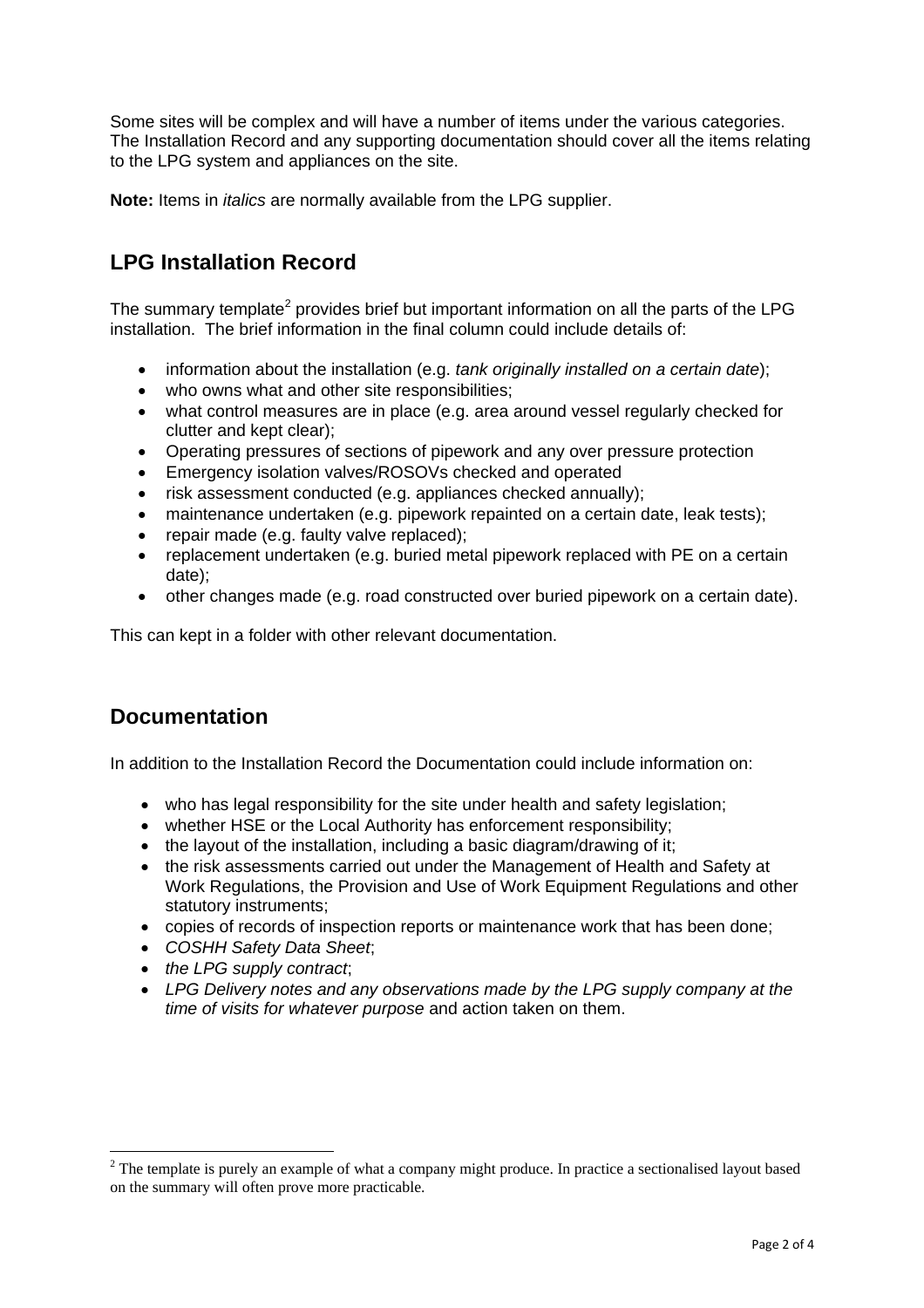### **UserCo LPG Installation and Maintenance Record - Summary Sheet Template**

| <b>Company information</b> |                        |  |
|----------------------------|------------------------|--|
| <b>Company name</b>        | <b>UserCo</b>          |  |
| <b>Company address</b>     | Street, Town, Postcode |  |

|                                        | <b>Identification/Serial Number</b>    | Owned by      | <b>Maintained/</b><br><b>Reviewed by</b> | Last<br>maintenance/<br>review<br>carried out | <b>Next</b><br>maintenance/<br>review due | Action taken in<br>brief * |
|----------------------------------------|----------------------------------------|---------------|------------------------------------------|-----------------------------------------------|-------------------------------------------|----------------------------|
| LPG vessel(s)                          | N tonne LPG vessel Serial No:          | <b>LPGCo</b>  | <b>LPGCo</b>                             | ddmmyyyy                                      | ddmmyyyy                                  |                            |
|                                        | nnnnnnn                                |               |                                          |                                               |                                           |                            |
| <b>Area around LPG</b><br>vessel       | (Concreted area) (Compound<br>fencing) | <b>UserCo</b> | <b>UserCo</b>                            | ddmmyyyy                                      | ddmmyyyy                                  |                            |
| <b>Regulator(s)</b>                    | (Description) (Position)               | <b>UserCo</b> | <b>UserCo</b>                            | ddmmyyyy                                      | ddmmyyyy                                  |                            |
|                                        | (Description) (Position)               |               |                                          |                                               |                                           |                            |
| Pipework (if any)                      | Description                            | <b>UserCo</b> | <b>UserCo</b>                            | ddmmyyyy                                      | ddmmyyyy                                  |                            |
| between the LPG                        | Location                               |               |                                          |                                               |                                           |                            |
| vessel outlet valve                    | Material                               |               |                                          |                                               |                                           |                            |
| and the 1 <sup>st</sup> Stage          |                                        |               |                                          |                                               |                                           |                            |
| (Tank) Regulator                       |                                        |               |                                          |                                               |                                           |                            |
| Pipework (if any)                      | Description:                           | <b>UserCo</b> | <b>UserCo</b>                            | ddmmyyyy                                      | ddmmyyyy                                  |                            |
| downstream of the                      |                                        |               |                                          |                                               |                                           |                            |
| $1st$ stage (Tank)<br><b>Regulator</b> | Location:                              |               |                                          |                                               |                                           |                            |
|                                        | Material:                              |               |                                          |                                               |                                           |                            |
|                                        |                                        |               |                                          |                                               |                                           |                            |
|                                        |                                        |               |                                          |                                               |                                           |                            |
|                                        |                                        |               |                                          |                                               |                                           |                            |
|                                        |                                        |               |                                          |                                               |                                           |                            |
|                                        |                                        |               |                                          |                                               |                                           |                            |
|                                        |                                        |               |                                          |                                               |                                           |                            |

<code>UKLPG</code> • the trade association for the LPG industry in the UK•  $\qquad \qquad \qquad$   $\qquad \qquad$   $\qquad \qquad$   $\qquad \qquad$   $\qquad \qquad$   $\qquad \qquad$   $\qquad \qquad$   $\qquad \qquad$   $\qquad \qquad$   $\qquad \qquad$   $\qquad \qquad$   $\qquad \qquad$   $\qquad \qquad$   $\qquad \qquad$   $\qquad \qquad \qquad$   $\qquad \qquad \qquad$   $\qquad$ 

**A** Camden House •Warwick Road• Kenilworth• Warwickshire• CV8 1TH•